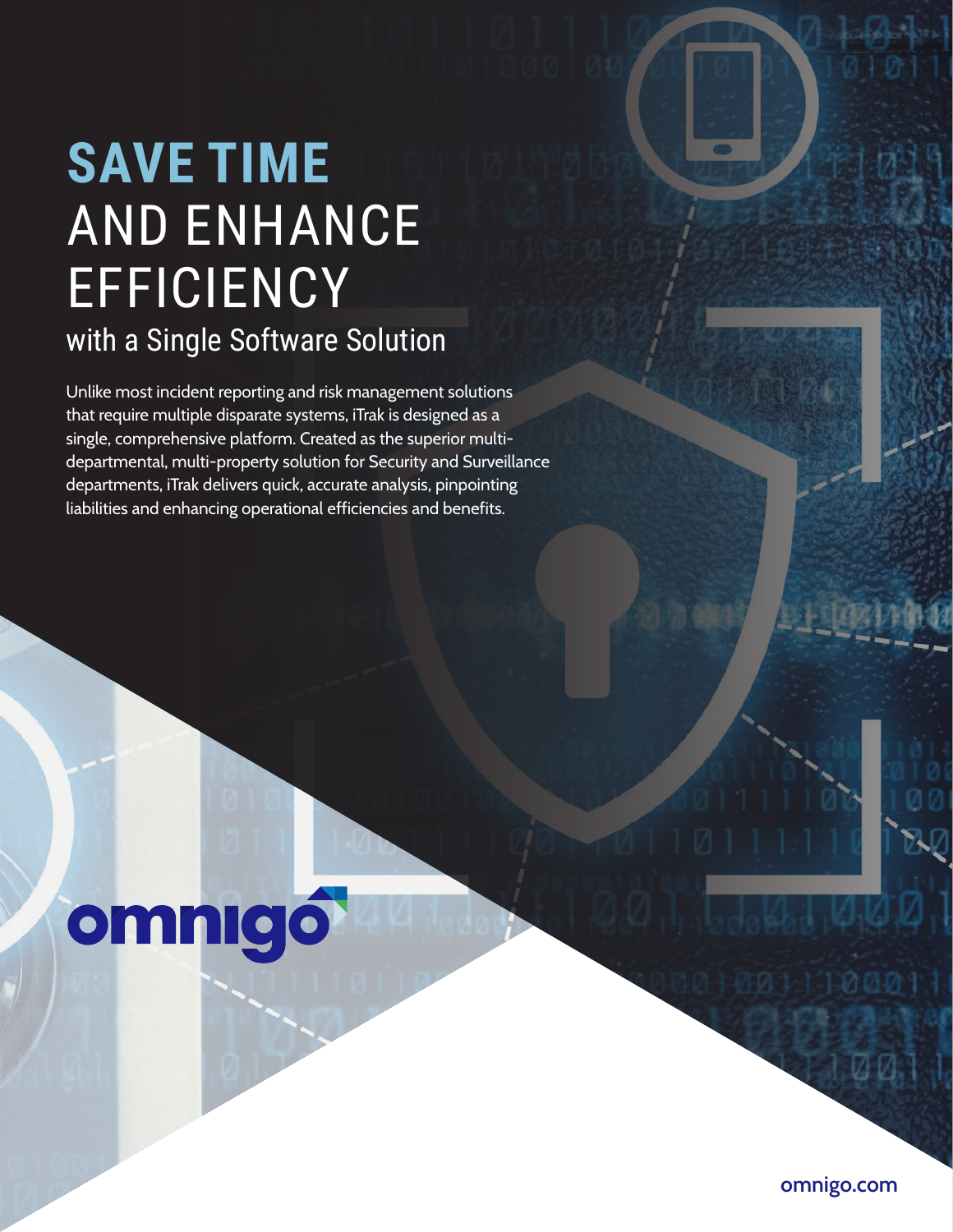| <b>Create a Safer</b>           | <b>Protect Staff, Visitors,</b> | <b>Help Mitigate Threats</b>       |
|---------------------------------|---------------------------------|------------------------------------|
| <b>Environment</b>              | and Assets                      | and Decrease Crime                 |
| Audit helps users gain a better | The iTrak Facial Recognition    | License plate recognition          |
| understanding of what's         | module provides real-time       | identifies known vehicles          |
| happening in their casino       | surveillance and identification | and locates stolen vehicles        |
|                                 |                                 |                                    |
| <b>Enhance Community</b>        | <b>Act Quickly When It</b>      | <b>Spend Less Time Focusing on</b> |
| <b>Safety</b>                   | <b>Matters Most</b>             | <b>Equipment Maintenance</b>       |

### **GAIN A BETTER UNDERSTANDING OF WHAT'S HAPPENING I YOUR CASINO**

In today's fast-paced gaming environments, performing game audits, player analysis, and slot audits requires a detailed, consistent methodology that ensures accuracy. The iTrak Audit module delivers a complete standardized system for performing audits, gaming disputes, and player analyses.

- $\blacktriangleright$  Customizable game violations, areas, and sections with multiple player analysis, results, and types
- Supports game audits across multiple supervisors and game related staff
- Complete reporting, including detail, statistics, game audit violations and dealer error reports

 $(00)$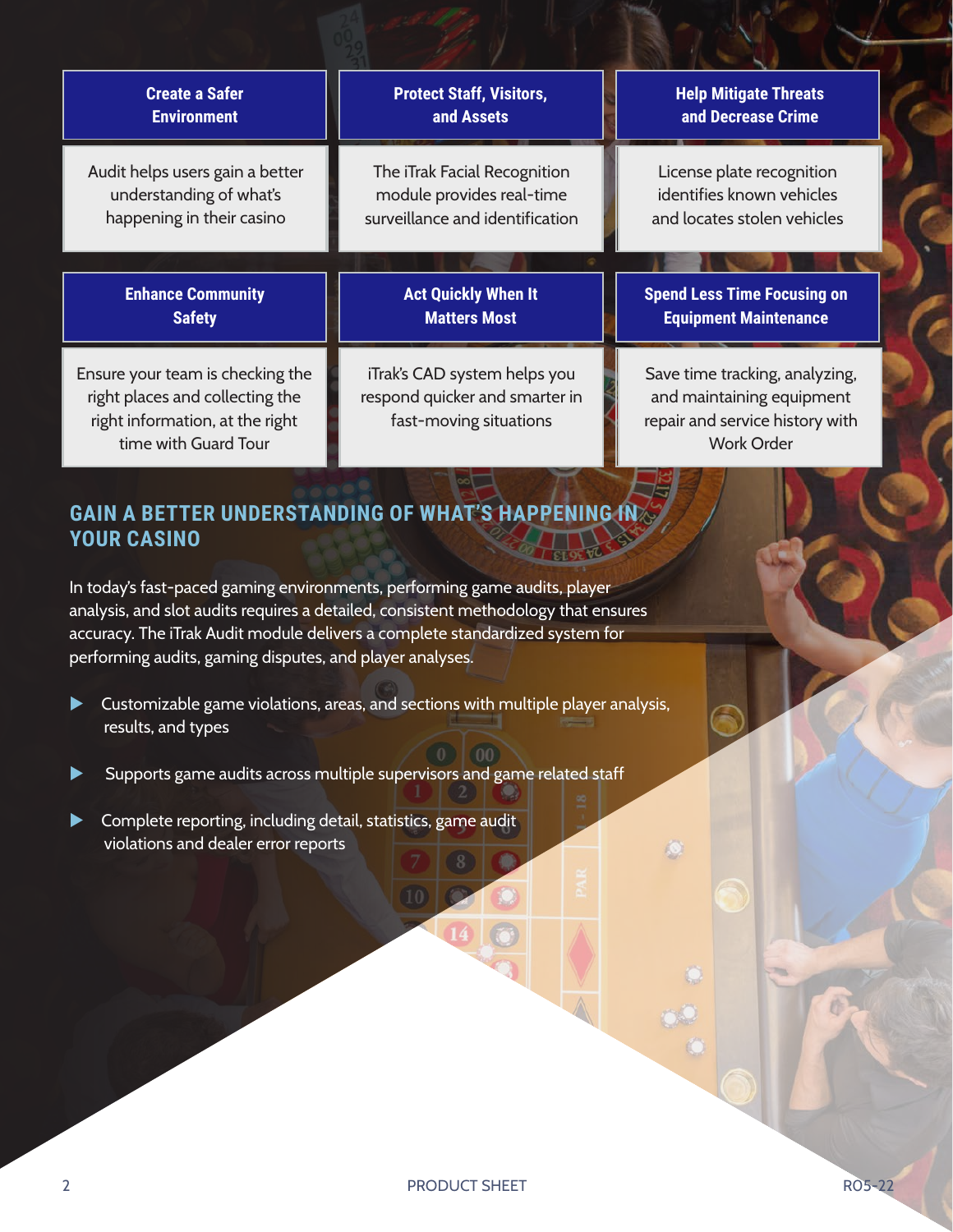#### **ENHANCE SECURITY WITH AUTOMATED, REAL-TIME SURVEILLANCE AND IDENTIFICATION**

Given the complexity and sheer number of cameras that need to be monitored in today's typical surveillance environments, subject identification is crucial. The iTrak Facial Recognition module provides an automated real-time aid in this identification process.

- Receive automatic, camera-specific real-time alerts
- Interface provides simple access to iTrak Facial Recognition alerts and closest matches
- Complete alert link to subject, physical characteristics, group details, and incident history
- Integrate with virtually any security and surveillance environment

#### **IMPROVE PARKING LOT SAFETY AND SECURITY**

Designed as one of the most reliable and mature video analytic technologies available today, iLPR (Intelligent License Plate Recognition) helps improve safety and security by identifying known vehicles and their owners and locating stolen vehicles in parking lots.

- Accurately read plates from virtually any country, state, or province
- $\blacktriangleright$  Use in high-traffic, multi-flow parking environments
- Capture license plates of vehicles moving at speeds of up to 140mph (225km/h)
- Identify plates and alert in real-time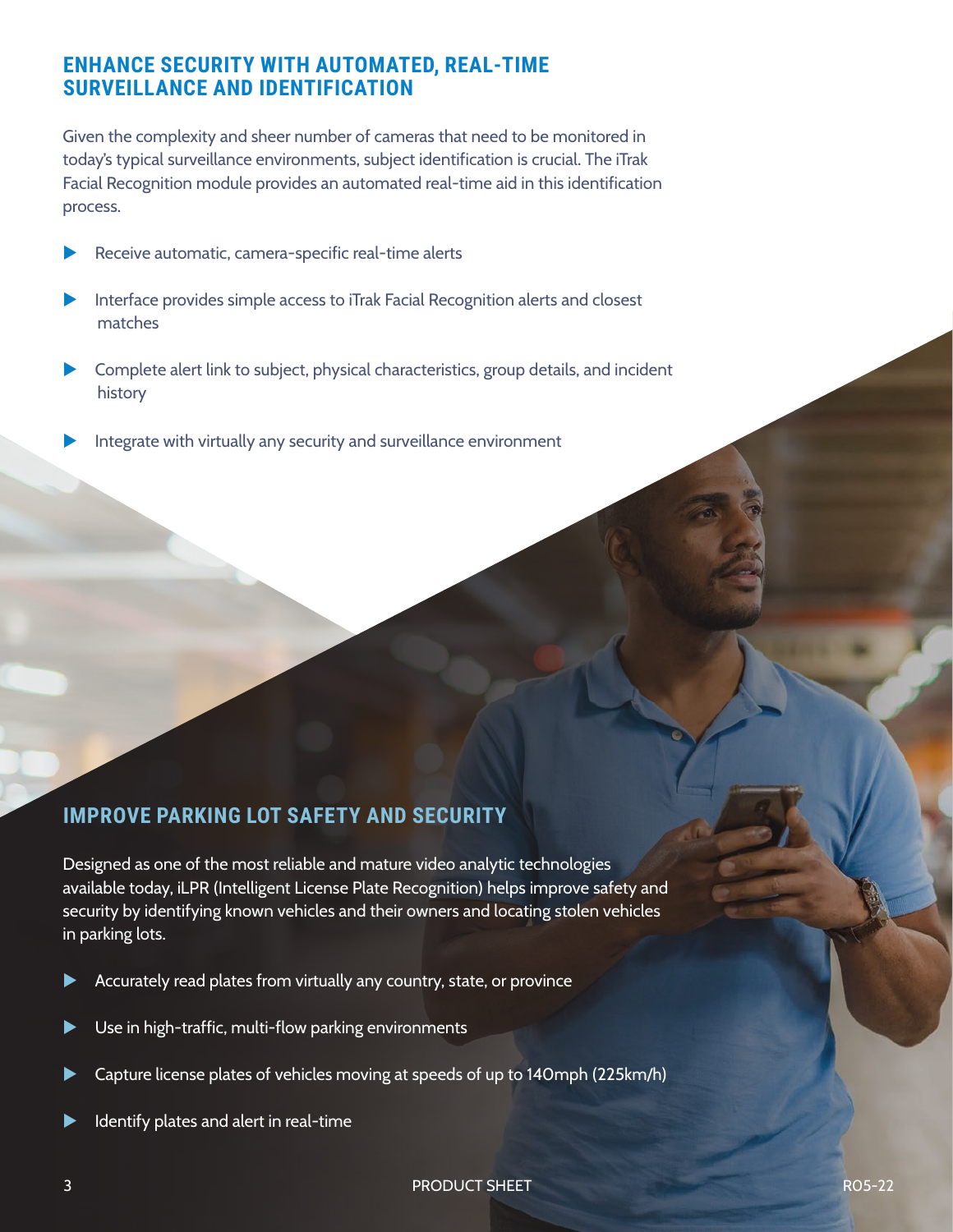#### **IMPROVE EFFICIENCY AND INCREASE ACCOUNTABILITY**

Monitoring numerous checkpoints can be a challenge. Ensure your security team checks the right places at the right time and can easily report on their findings with Omnigo Guard Tour.

- $\blacktriangleright$  Limit risk of liability with an audit trail and historical proof-of-presence reports
- $\blacktriangleright$  Verify check-ins and required tasks are completed and recorded within specified timeframes
- $\blacktriangleright$  Document incidents and upload digital media with mobile integration

#### **RESPOND QUICKER AND SMARTER**

When time is of the essence, you need a CAD system that provides accurate, efficient data entry and officer assignment and management. Officer Dispatch delivers a complete solution, utilizing existing personnel, location, and daily log reporting.

- $\blacktriangleright$  Enter, track, print, schedule, and assign dispatches
- $\blacktriangleright$  Complete in-progress, pending, and officer status views
- Easily dispatch officers nearest the scene for the quickest response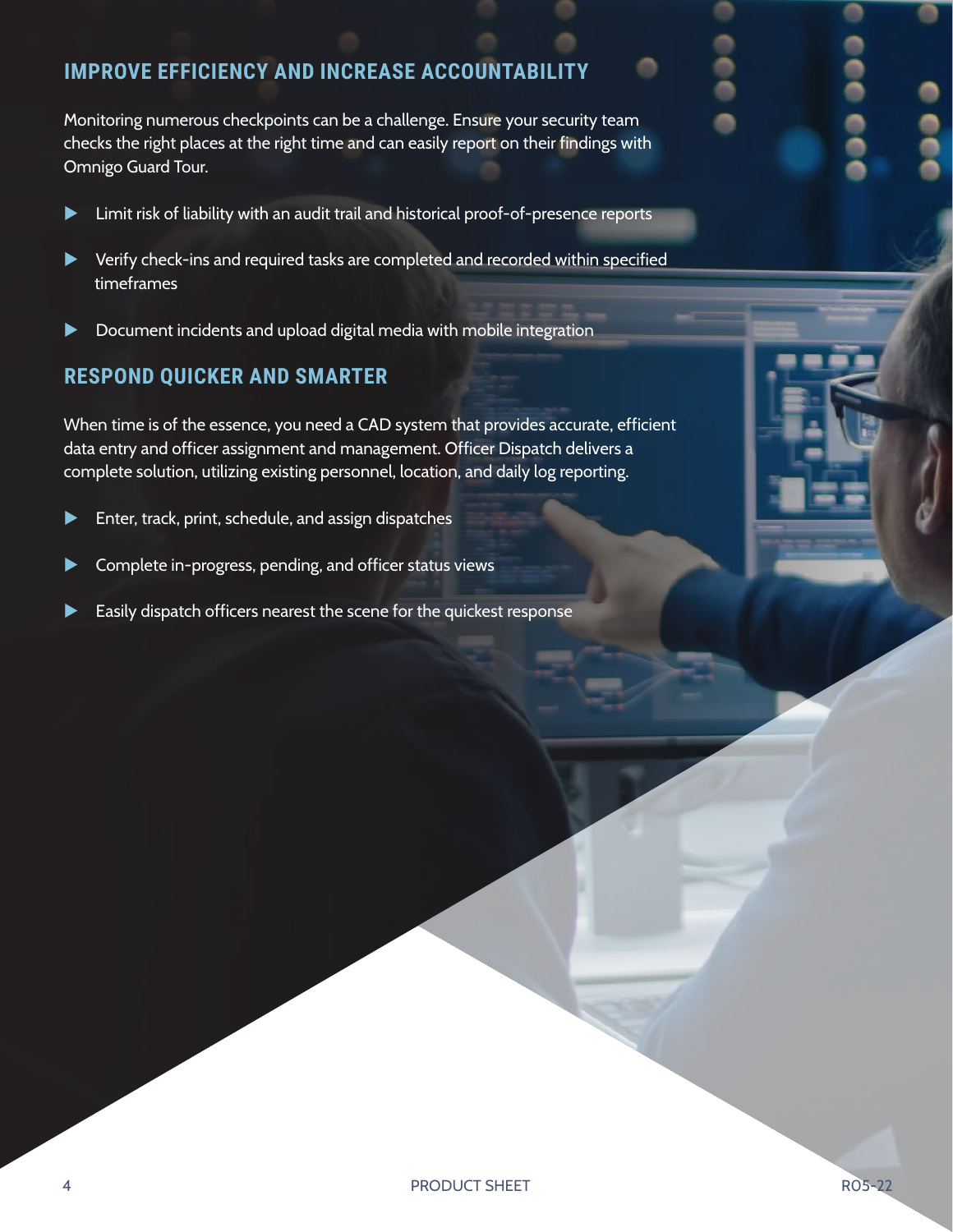#### **THE COMPLETE SOLUTION TO MAINTAIN WORK ORDERS AND RELATED PARTS**

Analyzing part service history and replacement and repair cycles is a necessary, but time-consuming task. The iTrak Work Order module delivers a complete standardized system for tracking, analyzing, and maintaining a thorough repair and service history.

- Track work order schedules, status, and completion date and times
- Maintain and search part service history for all related work orders
- Quickly access service history for all parts, reducing overall costs